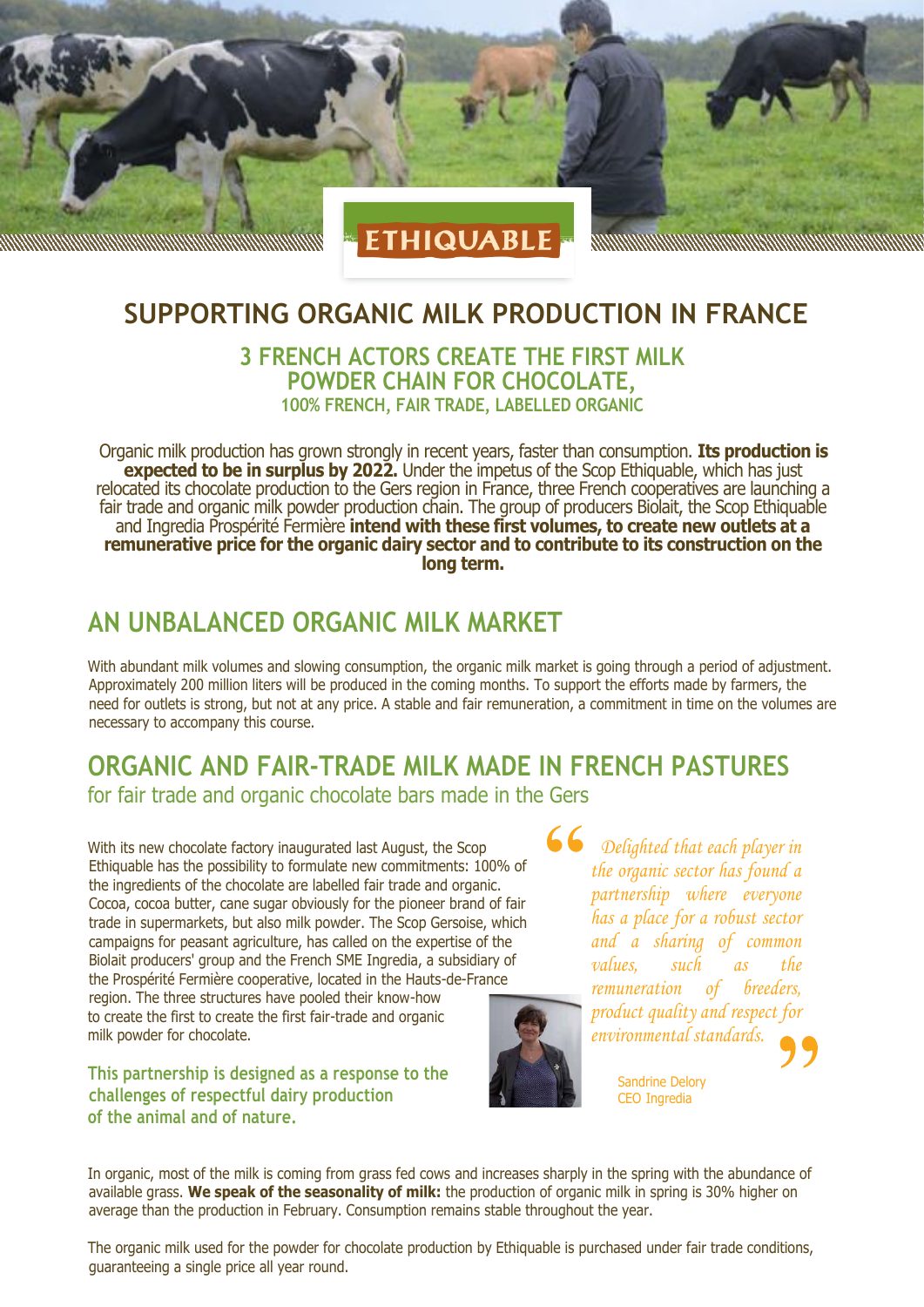### **AN INNOVATIVE FRENCH SECTOR, 100% FAIR TRADE, ORGANIC**



**Producing organic milk requires an investment of time by the producers which must be supported by a remunerative price.** Fair trade and organic milk of France works for a fair remuneration for farmers, allowing them to implement sustainable practices on their farms.

**This sector is based on the demanding criteria of the Organic and Fair-Trade label in France and on Biolait's commitments which go far beyond the European organic specifications:**

- a tripartite agreement that federates over time
- a remunerative price, based on production costs, which constitutes a floor price below which Ethiquable cannot go
- opportunities contracted over several years (3 years)

• a development fund, fed by a premium paid in addition to the price of milk, which allows Biolait to finance actions for its members (financial support for setting up or converting to organic farming, support for setting up pastures, biodiversity diagnosis on farms, etc)

- Family farms of 55 hectares on average
- Grazing on average 250 days/year
- 1 hectare/cow

 90% of the feed produced on the farm, no imported feed (100% of the feed is of French origin) and zero imported deforestation

• Democratic governance:  $1$  farm =  $1$  vote

• Reduction of transportation: a geographically defined milk production basin, to favor producers in the 4 departments closest to the Ingredia factory.

**' '** *tre chocolate production in With the relocation of France, it was important to be able to use a local production. Both demanding in terms of commitment and quality. With this partnership, we are happy to go further in our commitments and support the organic sector as well as the French food production.*



Christophe Eberhart co-founder of Ethiquable

**The volumes integrated in the first productions of the Ethiquable chocolate factory are bound to grow with an intensification of the production for France, but also for**  its partners Ethiquable Belgium, Ethiquable Germany and its Spanish partner Ideas.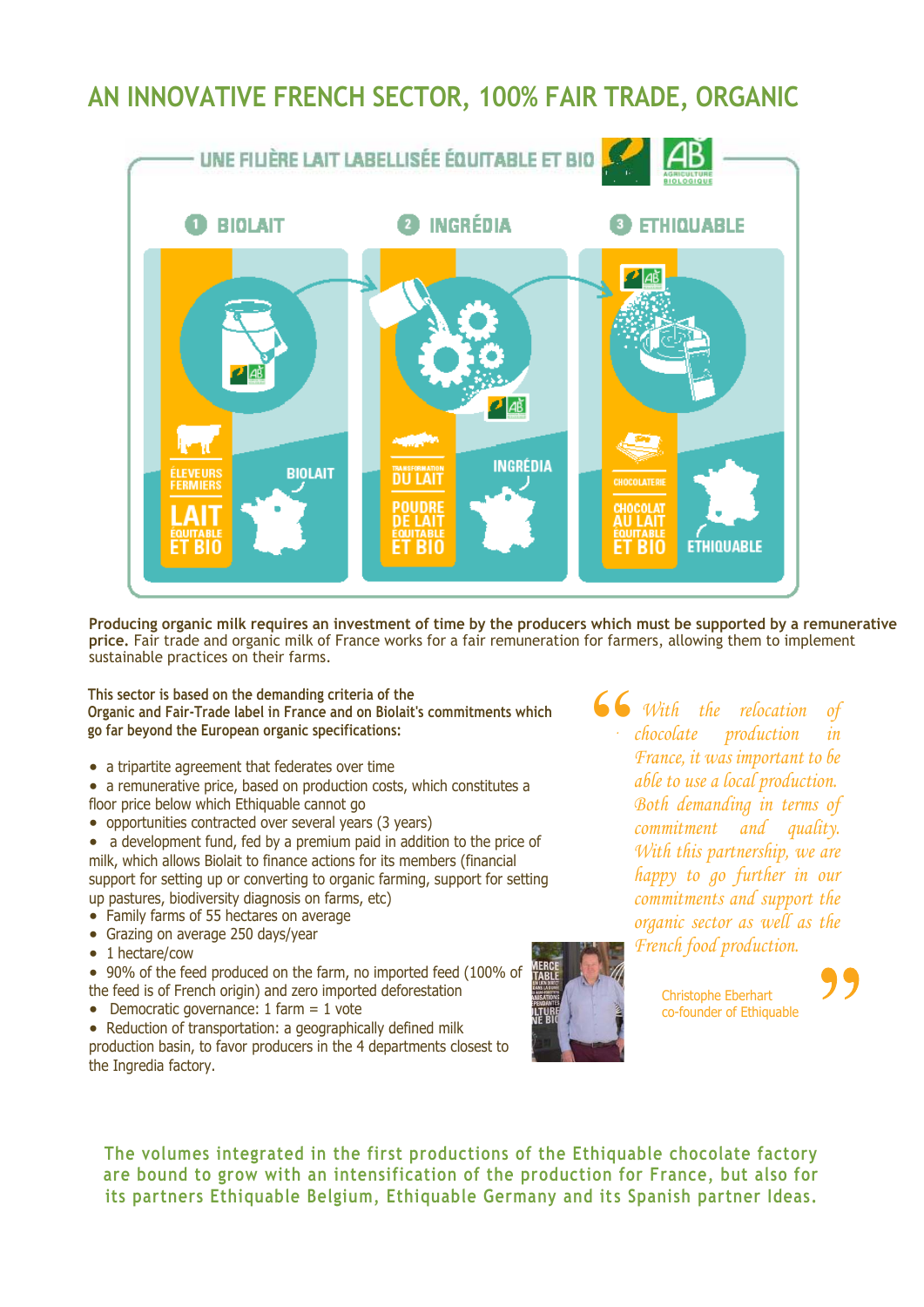### **AN EXPERT SECTOR**

In chocolate making, liquid milk cannot be used. To guarantee its long conservation and obtain a melting texture, the manufacturing process requires the use of powdered milk. This is transformed from the milk of the Biolait group in Hauts-de-France by Ingredia.

This cooperative has been working for 70 years to develop milk into dairy ingredients for the food, nutrition, and health industries, with a unique understanding and know-how for use in chocolate making.

**With this chain, organic milk becomes a milk ingredient, a quality product for the manufacture of chocolate that is demanding in terms of taste and commitment.**



#### **THE SECTOR IN FIGURES**



**300 MILLION** of liters collected in 2021

**1400** member farms and 2500 producers

**74** departments covered



**5** drying towers

**3** filtration lines

**50 000 T** of dairy powder produced per year

# **ETHIQUABLE**

**25 MILLION** tablets produced per year

**25% OF SALES** of organic chocolate in supermarkets

**2%** of the French supermarket chocolate bar market